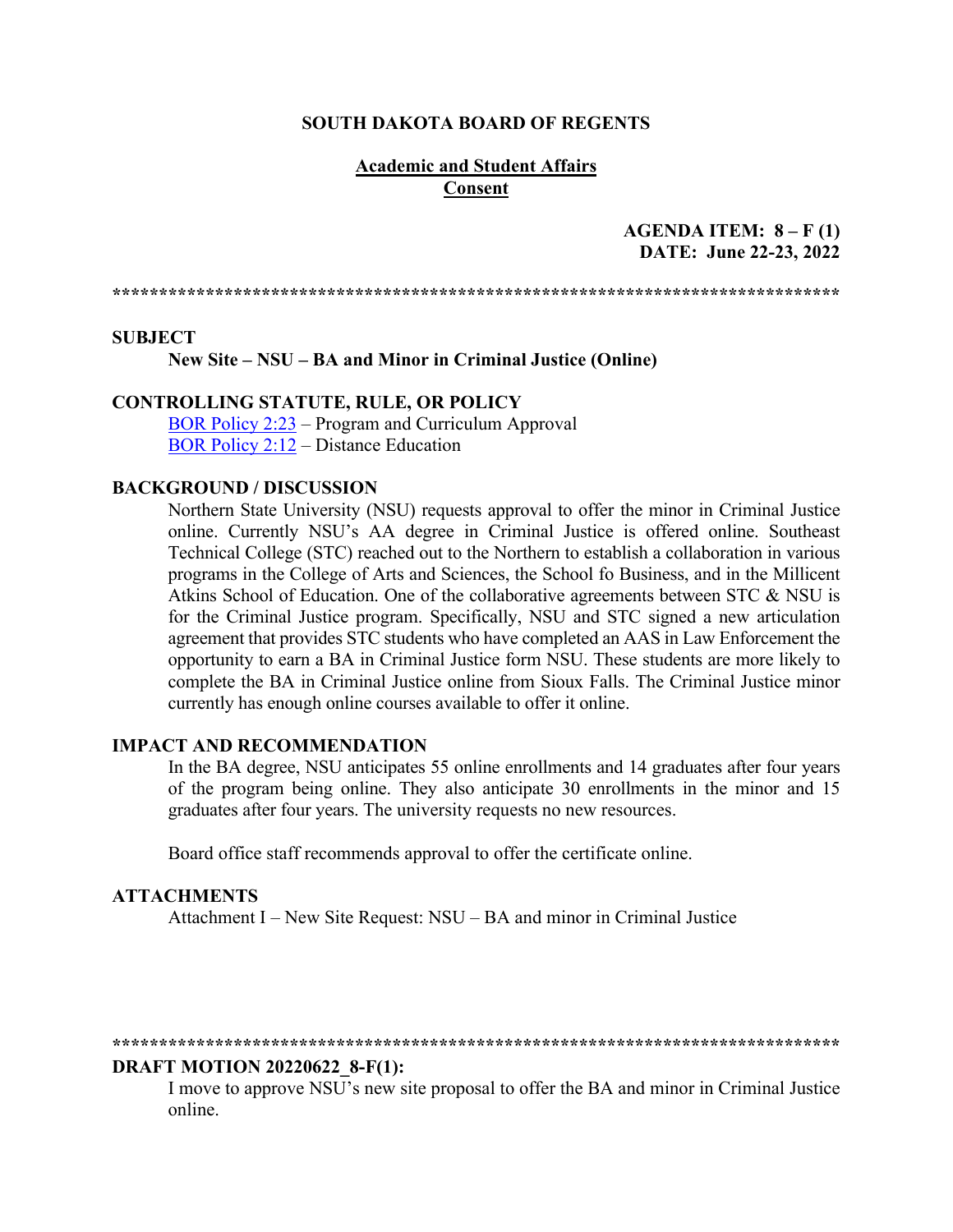

# **SOUTH DAKOTA BOARD OF REGENTS** ACADEMIC AFFAIRS FORMS

# New Site Request

Use this form to request authorization to deliver an entire existing degree program (graduate program, undergraduate major or minor, certificate, or specialization) at a new site or by distance delivery (including online delivery). Board of Regents approval is required for a university to offer programs off-campus and through distance delivery. The Board of Regents, Executive Director, and/or their designees may request additional information about the proposal. After the university President approves the proposal, submit a signed copy to the Executive Director through the system Chief Academic Officer. Only post the New Site Request Form to the university website for review by other universities after approval by the Executive Director and Chief Academic Officer.

| <b>UNIVERSITY:</b>                                                                                      | <b>NSU</b>                              |
|---------------------------------------------------------------------------------------------------------|-----------------------------------------|
| DEGREE(S) AND PROGRAM:                                                                                  | <b>BA Criminal Justice and</b>          |
|                                                                                                         | <b>Minor in Criminal Justice</b>        |
| <b>NEW SITE(S):</b>                                                                                     | 015 Internet Asynchronous               |
| Include address of new physical locations.<br>Delivery methods are defined in <b>AAC</b> Guideline 5.5. | - Term Based Instruction                |
| <b>INTENDED DATE OF IMPLEMENTATION:</b>                                                                 | <b>Fall 2022</b>                        |
| <b>CIP CODE:</b>                                                                                        | 43.0104                                 |
| <b>UNIVERSITY DEPARTMENT:</b>                                                                           | <b>Department of History and Social</b> |
|                                                                                                         | <b>Sciences</b>                         |
| <b>BANNER DEPARTMENT CODE:</b>                                                                          | <b>NHSS</b>                             |
| <b>UNIVERSITY DIVISION:</b>                                                                             | <b>College of Arts and Sciences</b>     |
| <b>BANNER DIVISION CODE:</b>                                                                            | 5A                                      |

## ☒**Please check this box to confirm that:**

- The individual preparing this request has read [AAC Guideline 2:11,](https://www.sdbor.edu/administrative-offices/academics/academic-affairs-guidelines/Documents/2_Guidelines/2_11_Guideline.pdf) which pertains to new site requests, and that this request meets the requirements outlined in the guidelines.
- This request will not be posted to the university website for review of the Academic Affairs Committee until it is approved by the Executive Director and Chief Academic Officer.

## **University Approval**

*To the Board of Regents and the Executive Director: I certify that I have read this proposal, that I believe it to be accurate, and that it has been evaluated and approved as provided by university policy.*

| Michael Warows                            | 5/2/2022 |
|-------------------------------------------|----------|
| President (or Designee) of the University | Jate     |

## **1. What is the need for offering the program at the new physical site or through distance delivery?**

Northern State University's Criminal Justice AA degree is currently approved for online delivery. Northern requests authorization to also deliver our Bachelor of Arts in Criminal Justice and our Criminal Justice minor via online asynchronous delivery.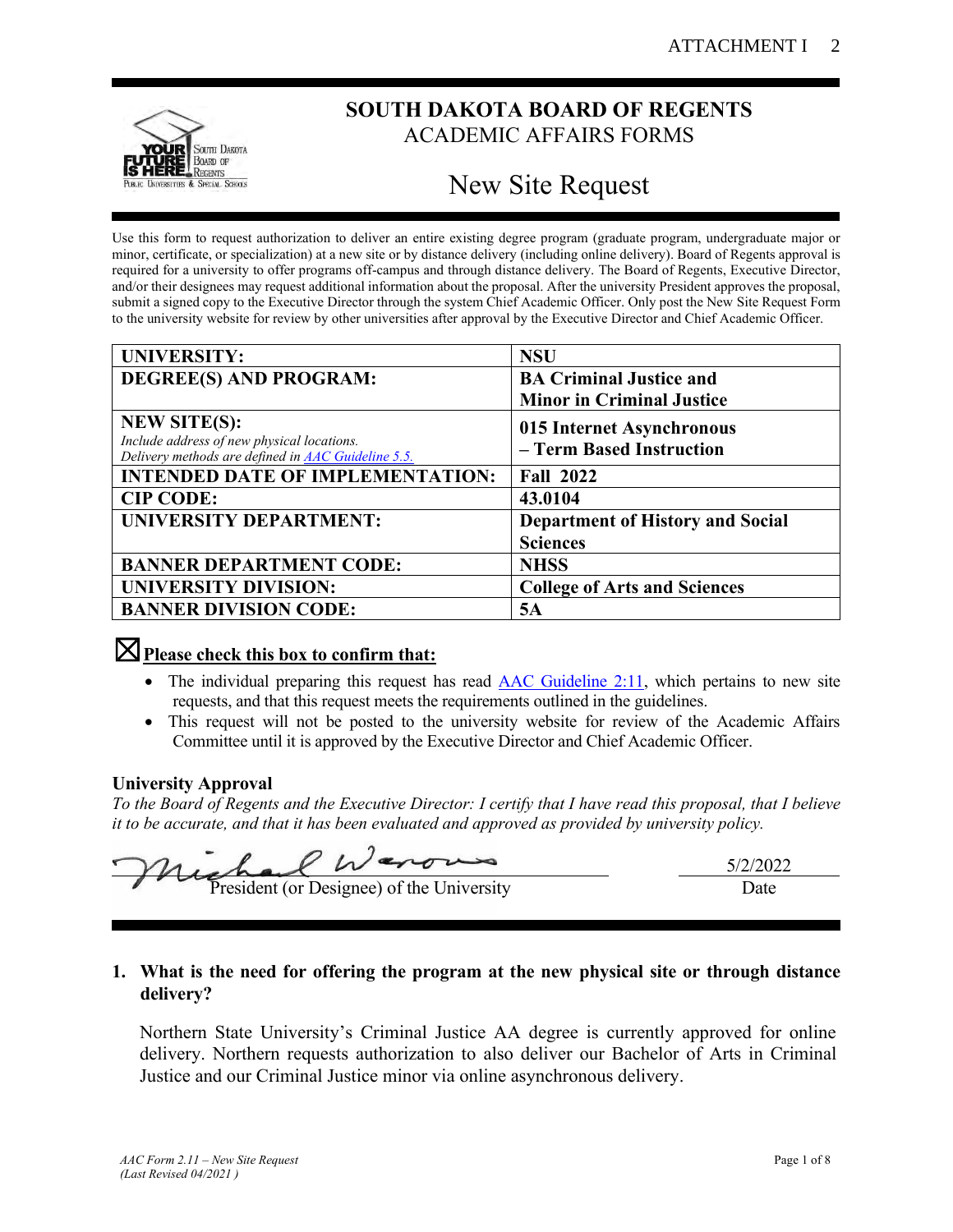Northern is specifically adding an online site for delivery of the BA Criminal Justice to better serve 4 populations of students:

- 1. Students interested in law enforcement in northeastern SD who cannot commit to on campus programs.
- 2. Students who graduate from Southeast Technical College (STC) and want to earn a 4 year degree in Criminal Justice so they are eligible for certain state and federal law enforcement careers that require a bachelor's degree.
- 3. Students who graduate from North Dakota State College of Science (NDSCS) with an AA Liberal Arts-Criminal Justice preparation. Northern is working with NDSCS to develop an articulation agreement for NDSCS students who graduate with an AA Liberal Arts - Criminal Justice preparation to obtain their BA in Criminal Justice from Northern. The NDSCS AA Liberal Arts – Criminal Justice preparation program is designed specifically to transfer to a 4-year college or university for completion of their BA Criminal Justice degree. By offering the BA CJUS online, NSU can attract and enroll graduates of NDSCS without asking them to relocate to Aberdeen.
- 4. Students in North Dakota who are within the recruitment territory of Northern State University and who do not have access to North Dakota based online BA Criminal Justice programs.

Northern's online BA Criminal Justice degree will give individuals working in the fields of law enforcement, corrections, and victim service provision in Aberdeen and the surrounding communities as well as in remote locations in South Dakota increased access to an online program. The EMSI Study included a Degree-Workforce Gap Analysis that shows an outmigration of criminal justice graduates from BOR institutions. Specifically, 59% of students who attended BOR institutions for criminal justice left the state.<sup>1</sup> Northern began its BA in Criminal Justice in 2017, and the number of students enrolled in and graduating from the oncampus program has grown markedly. By expanding the offering to online, Northern can serve more students in remote areas who will in turn earn their degree and serve in South Dakota communities.

Southeast Technical College (STC) reached out to Northern to establish a collaboration in various programs in the College of Arts and Sciences, the School of Business, and the Millicent Atkins School of Education. One of the collaborative agreements between STC and the College of Arts and Sciences is with our Criminal Justice program. Specifically, Northern and STC signed a new articulation agreement that provides STC students who have completed an AAS in Law Enforcement degree program the opportunity to earn a BA Criminal Justice degree from NSU.

Southeast Technical College graduates between 23 and 30 students from their AAS Law Enforcement degree program each spring. Annually, STC has 10 to 12 students pursuing this degree who express interest in continuing their education in a 4-year Criminal Justice degree program. Because neither NSU nor STC anticipate or expect STC students to relocate to Aberdeen to complete their bachelor's degree, we request that the Criminal Justice BA degree be approved for online delivery.

Additionally, Northern is set to meet with representatives from the North Dakota State College of Science in Wahpeton, ND (141 miles from Aberdeen) to establish a collaboration with our

<sup>1</sup> Degree-Workforce Gap Analysis. EMSI Study. 2021. p. 35. Very few of the graduates in this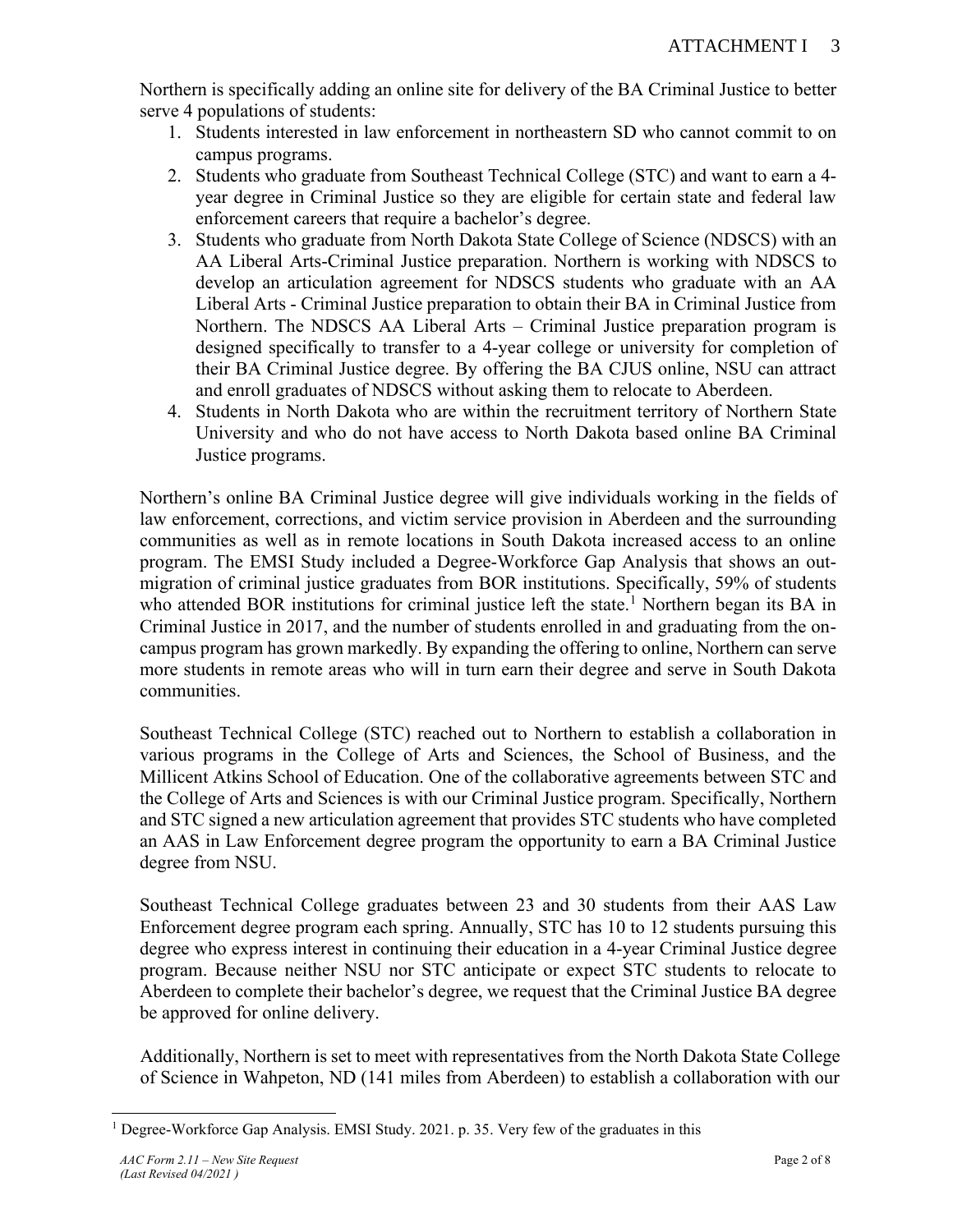Criminal Justice program. The North Dakota State College of Science (NDSCS) has a 2 year program of prescribed general electives designed specifically to transfer to a 4 year college for the BA in Criminal Justice.<sup>2</sup> Like our collaboration with STC, students would benefit by our request for online delivery of the BA Criminal Justice degree because neither NSU nor NDSCS would anticipate or expect students to relocate to Aberdeen for completion of the degree program.

Students in North Dakota within the recruitment territory of Northern State University do not have access to North Dakota based online BA degree programs in Criminal Justice. The University of Jamestown, ND (100 miles from Aberdeen) has a BA in Criminal Justice, but it is not offered online.<sup>3</sup> The University of Mary in Bismarck, ND also has an on-campus BA in Criminal Justice, but it is not offered online.<sup>4</sup> Bismarck State College in Bismarck, ND (180) miles from Aberdeen) has a 2-year program designed to transfer to a 4-year college for the BA in Criminal Justice.<sup>5</sup> Valley City State University in Valley City, ND (130 miles from Aberdeen) does not offer any degrees in Criminal Justice, at the 2-year or 4-year level. North Dakota State University in Fargo, ND (175 miles from Aberdeen) offers a BS and a BA degree in Criminal Justice, but neither are offered online<sup>6</sup>. University of North Dakota in Grand Forks, ND (251 miles from Aberdeen) does offer an online BS degree in Criminal Justice Studies, but our BA online degree would be more flexible and efficient for the population of students we are targeting with this degree, considering that UND requires all majors in Criminal Justice Studies to have a secondary concentration "in a single supplementary field other than Criminal Justice Studies", met by obtaining a minor in a world language or by taking 20 additional credit hours (with 9 at the 300 or above level) in a single subject taught at UND.<sup>7</sup>

With this request to offer the BA Criminal Justice online we include a request to offer the Criminal Justice minor online. Because Northern's Criminal Justice AA degree is currently approved for online delivery, adding both the minor online with the BA online is for sake of consistency, and given that, if accepted, all necessary courses will be available for online delivery. In Appendix A, all courses currently offered online are noted with an asterisk.

**2. Are any other Regental universities authorized to offer a similar program at the proposed site(s) or through distance delivery? If "yes," identify the institutions and programs and explain why authorization is requested.**

Other Regental universities authorized to offer criminal justice degrees online are USD, who offers BA and BS degrees as well as the minor online, and SDSU, who offers the minor online.

Northern was explicitly sought out by STC for collaboration to develop an articulation agreement; thus, the proposed online program at Northern is designed to serve the STC graduates by supporting the "Seamless Transfer Initiative" in Goal 2 of the SDBOR 2022-2027 Strategic Plan in providing a seamless transition into a BA degree program for students with earned credits from this technical college. It is important to note that Northern's online

<sup>2</sup> <https://www.ndscs.edu/academics/academic-departments-programs/liberal-arts-transfer#criminal-justice-transfer>

<sup>3</sup> <https://www.uj.edu/prospective-students/online/undergrad>

<sup>&</sup>lt;sup>4</sup> <https://online.umary.edu/academics/bachelors-programsND>

<sup>5</sup> <https://bismarckstate.edu/academics/programs/cj/>

<sup>6</sup> https://catalog.ndsu.edu/undergraduate/program-curriculum/criminal-justice/#majortext

<sup>7</sup> https://und.edu/programs/criminal-justice-studies-bs/index.html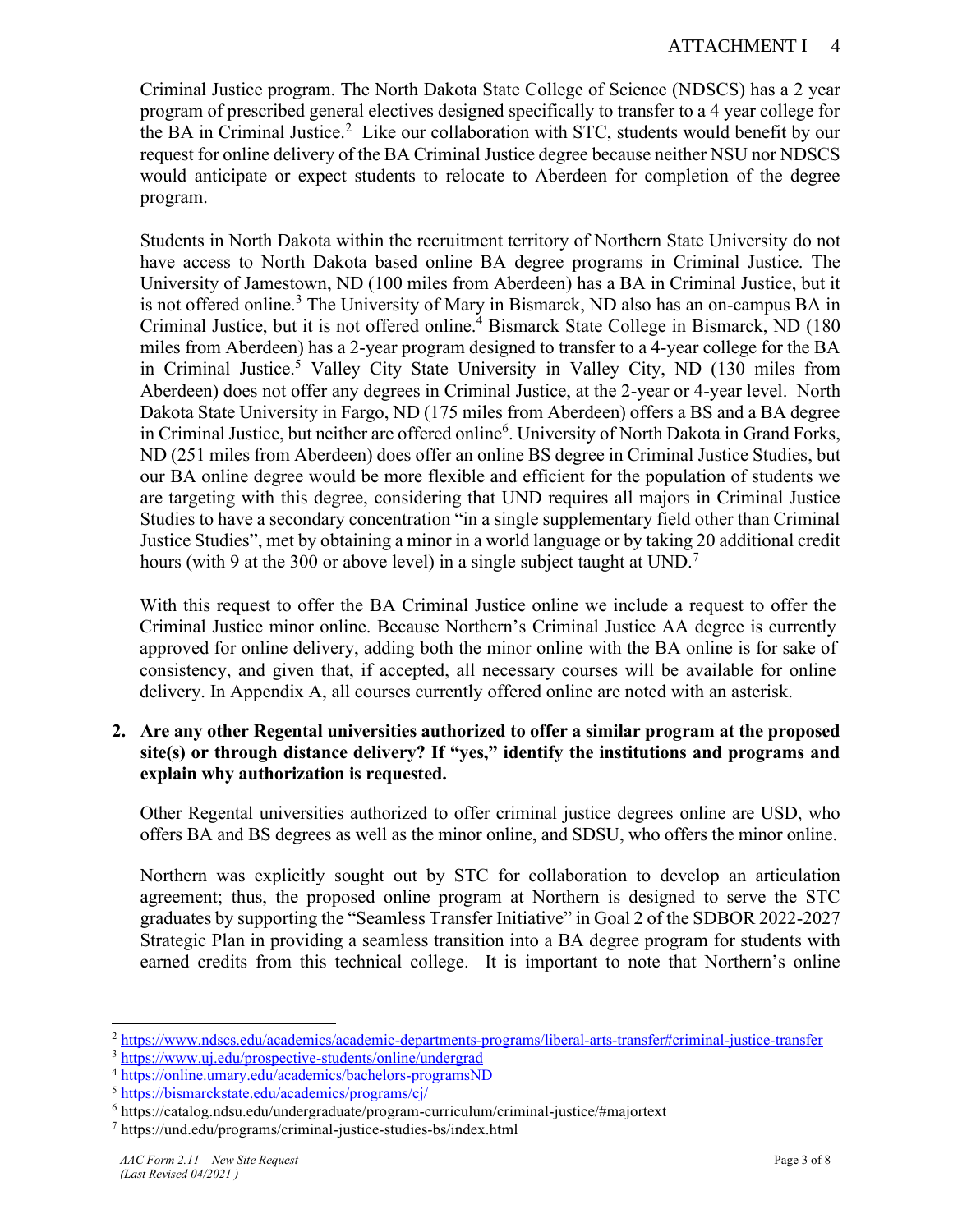Criminal Justice BA will enroll STC graduates seeking to obtain 4-year credentials with this earned bachelor's degree.

Additionally, Northern's online degree will give individuals working in the fields of law enforcement, corrections, and victim service provision in Aberdeen and the surrounding communities as well as in remote locations in South Dakota increased access to an online program, which is also in keeping with Goal 2 of the SDBOR Strategic Plan by increasing access for South Dakota's population: "Access is the cornerstone to ensuring South Dakotans who desire to attend a public post-secondary institution can. . . Together efforts focusing on traditional students, underserved populations, non-traditional populations, and transfer students will be a critical building block to ensuring that every qualified South Dakotan can access public post-secondary education." <sup>8</sup> Further, this is also in keeping with the foundational statements within the Strategic Focus that states: "South Dakotans will have *increased access* to continuing education opportunities needed to upgrade their credentials while remaining in the workforce." 9

## **3. Are students enrolling in the program expected to be new to the university or redirected from other existing programs at the university? Complete the table below and explain the methodology used in developing the estimates.**

Given the nature of our collaboration with STC, our potential collaboration with NDSCS, and our expanded marketing efforts for Northern's online Criminal Justice program in North Dakota, Northern anticipates that the majority of students who will seek to complete the Criminal Justice BA online will be new to the university, although some may be re-directed from our on-campus program due to the flexibility that asynchronous online courses provide to working adults and students with family obligations.

Considering trends in enrollment in online Criminal Justice courses, the projected interest of students entering our program through our collaboration with STC, allowing for attrition and assuming that students will take a full load each semester, we expect the following enrollments and graduates during the first four years of Northern's online Criminal Justice program. Additionally, in establishing a collaboration with NDSCS, we would expect a projected increase in these numbers.

These numbers were calculated using the average of Northern's declared BA Criminal Justice majors and minors FY18 through FY22 (provided by the NSU Office of Institution Research and Assessment enrollment report Major/Minor Trends by School/Department) allowing for a projected conservative increase of 10 new majors per year to accommodate students enrolling directly in the online BA program from our collaboration with STC, our potential collaboration with NDSCS, and working individuals, non-traditional students, and individuals in remote areas or surrounding communities enrolling in the online BA program and/or minor.

<sup>8</sup> SDBOR 2022-2027 Strategic Plan ("Goal 2" pp. 7, 8)

htt[ps://www.sdbor.edu/the-board/agendaitems/2014AgendaItems/2022%20Agenda%20Items/March2022/4\\_J\\_BOR0322.pdf](https://www.sdbor.edu/the-board/agendaitems/2014AgendaItems/2022%20Agenda%20Items/March2022/4_J_BOR0322.pdf) <sup>9</sup> SDBOR 2022-2027 Strategic Plan ("Strategic Focus" p. 3)

[https://www.sdbor.edu/the-board/agendaitems/2014AgendaItems/2022%20Agenda%20Items/March2022/4\\_J\\_BOR0322.pdf](https://www.sdbor.edu/the-board/agendaitems/2014AgendaItems/2022%20Agenda%20Items/March2022/4_J_BOR0322.pdf)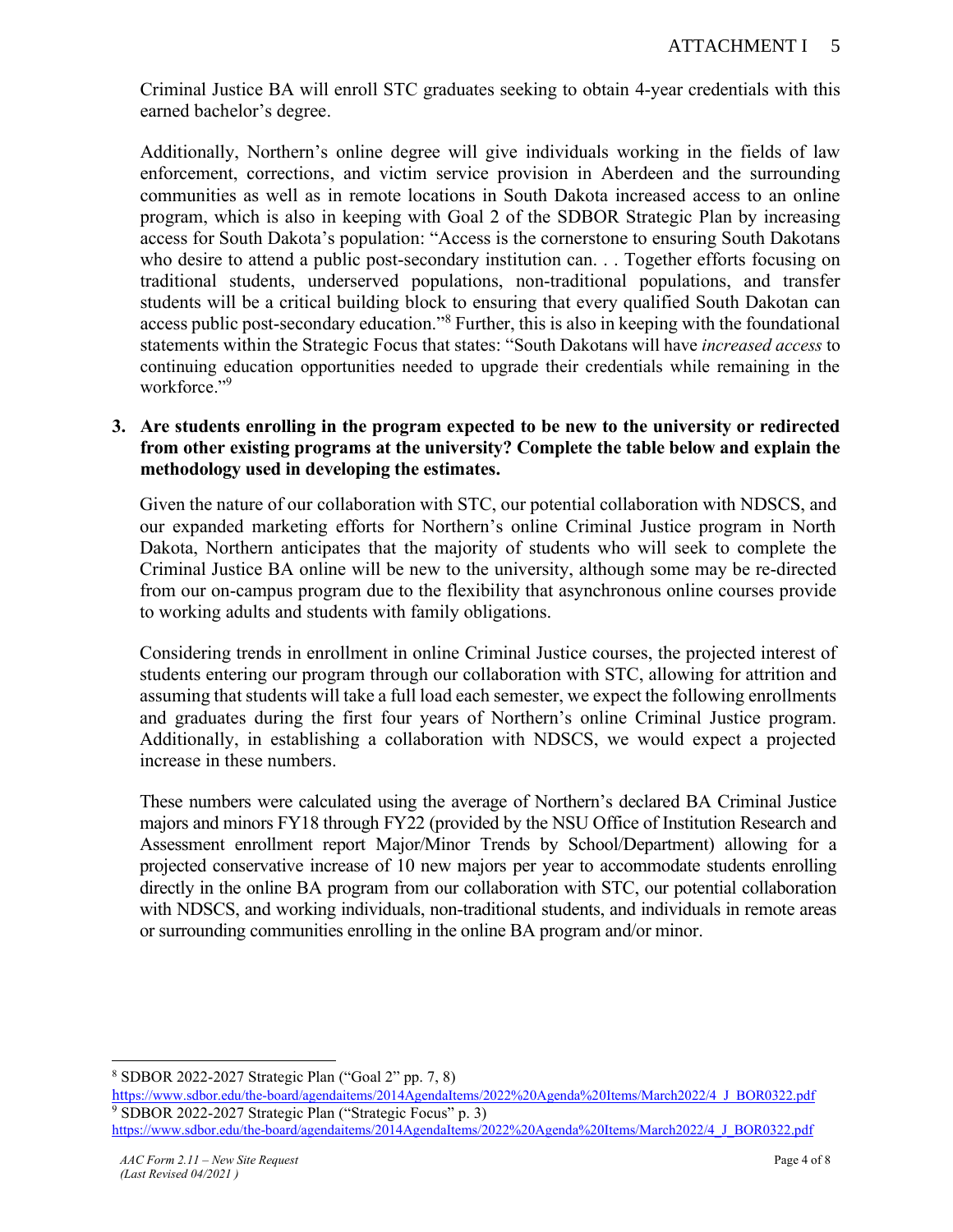## **Criminal Justice Major**

|                                                       | <b>Fiscal Years*</b> |                 |            |       |
|-------------------------------------------------------|----------------------|-----------------|------------|-------|
|                                                       | 1 st                 | 2 <sub>nd</sub> | <b>3rd</b> | ⊿th   |
| <b>Estimates</b>                                      | FY 23                | FY 24           | FY 25      | FY 26 |
| Students new to the university**                      | 20                   | 30              | 40         | 50    |
| Students from other university programs               |                      |                 |            |       |
| $=$ Total students in the program at the site $\vert$ | 25                   | 35              | 45         | 55    |
| Program credit hours (major courses)***               | 300                  | 420             | 540        | 660   |
| Graduates                                             |                      |                 |            | 14    |

\*Do not include current fiscal year.

\*\* The base figure and growth figures are conservative estimates calculated for the new online degree based on the average number of declared majors entering the established in-person NSU Criminal Justice degree program each fall from FY18 through FY22. The growth in enrollments for the in-person program during this period continues to trend upward, based on figures provided by the NSU Office of Institution Research and Assessment Major/Minor Trends by School/Department enrollment report: 17 declared majors in fall 2018, 42 in fall 2019, 52 in fall 2020, and 60 in fall 2021.

\*\*\*This is the total number of credit hours generated by students in the program in the required or elective program courses. Use the same numbers in Appendix B – Budget. *These figures were calculated by estimating that of the 41 required and elective major specific credits each major would take on average close to 12 of these credits per year with their remaining credits being taken in general education courses. These figures do not account for general education courses.*

#### **Criminal Justice Minor**

|                                                       |                 |                 | <b>Fiscal Years*</b> |              |
|-------------------------------------------------------|-----------------|-----------------|----------------------|--------------|
|                                                       | 1 <sub>st</sub> | 2 <sub>nd</sub> | 3 <sup>rd</sup>      | ⊿th          |
| <b>Estimates</b>                                      | FY 23           | FY 24           | FY 25                | <b>FY 26</b> |
| Students new to the university                        | 25              | 28              | 31                   | 34           |
| Students from other university programs               |                 |                 |                      |              |
| $=$ Total students in the program at the site $\vert$ | 30              | 33              | 36                   | 39           |
| Program credit hours (major courses)**                | 150             | 165             | 180                  | 195          |
| Graduates                                             |                 |                 | 10                   |              |

\*Do not include current fiscal year.

\*\*This is the total number of credit hours generated by students in the program in the required or elective program courses. Use the same numbers in Appendix B – Budget. *These figures were calculated by estimating that of the 18 required minor specific credits each minor would take on average close to 5 of these credits per year with their remaining credits being taken in their major and general education courses. These figures do not account for general education courses.*

#### **4. What is the perceived impact of this request on existing programs in the Regental system?**

As indicated in item 2 above, Northern was explicitly sought out by STC for collaboration in developing an articulation agreement. Therefore, online delivery of the Criminal Justice BA degree and the Criminal Justice minor supports Goal 2 of the SDBOR 2022-2027 Strategic Action Plan, specifically by supporting the "Seamless Transfer Initiative" in providing a seamless transition into a BA degree program for STC students under the articulation agreement. This also provides better access for working individuals(particularly those in the fields of law enforcement, corrections, and victim service provision), non-traditional students, and individuals in remote areas to complete a post-secondary education and offers continuing education opportunities needed to upgrade credentials while remaining in the workforce.

## **5. Complete the table and explain any special circumstances. Attach a copy of the program as it appears in the current catalog. If there are corresponding program modifications requested, please attach the associated form. Explain the delivery of the new courses and attach any associated new course request forms.**

Appendix A provides the curriculum for the BA in Criminal Justice and the Criminal Justice minor. This appendix also includes a notation (via asterisk) of which courses are currently offered online by Northern State University.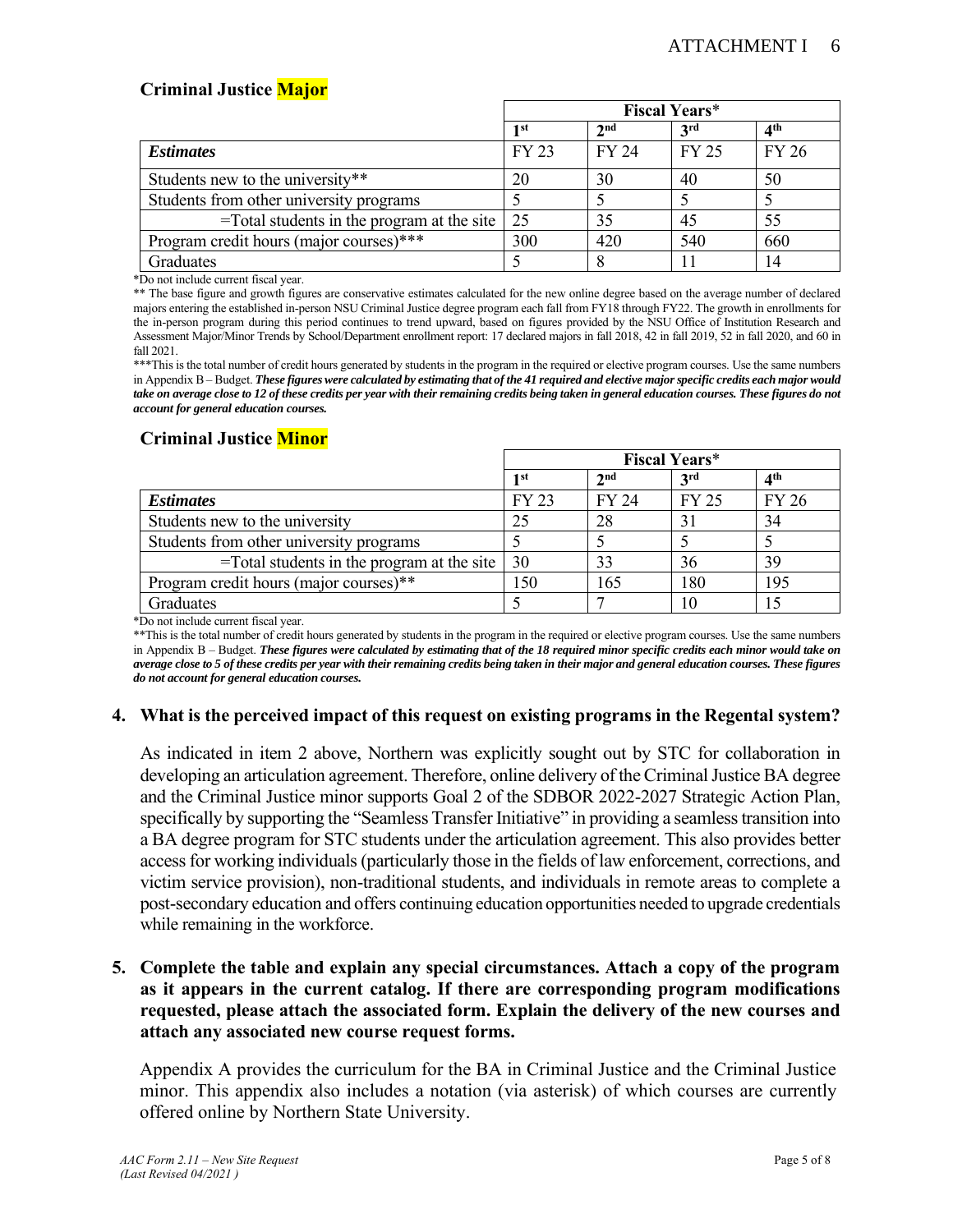| [BA Criminal Justice]                        | Credit hours | Credit hours<br>currently<br>available<br>from this<br>university at<br>this site | Credit hours<br>currently<br>available<br>from other<br>universities<br>available at<br>this site | Credit<br>hours<br>currently<br>available<br>via distance | Credit<br>hours new<br>to this<br>university |
|----------------------------------------------|--------------|-----------------------------------------------------------------------------------|---------------------------------------------------------------------------------------------------|-----------------------------------------------------------|----------------------------------------------|
| <b>System General Education Requirements</b> | $30 - 35$    | $30 - 35$                                                                         | $30 - 35$                                                                                         | $30 - 35$                                                 | $\theta$                                     |
| Subtotal, Degree Requirements                | 30           | 30                                                                                | 30                                                                                                | 30                                                        | $\theta$                                     |
| <b>Required Support Courses</b>              |              |                                                                                   |                                                                                                   |                                                           |                                              |
| Major Requirements                           | $16-18$      | $13 - 15$                                                                         | $16-18$                                                                                           | $13 - 15$                                                 | $\mathbf{3}$                                 |
| Major Electives or Minor                     | 24           | 24                                                                                | 24                                                                                                | 24                                                        | $\theta$                                     |
| Subtotal, Requirements of the Proposed Major | $40 - 42$    | 37-39                                                                             | $40 - 42$                                                                                         | 37-39                                                     | 3                                            |
| Free Electives                               | $43 - 50$    | $43 - 50$                                                                         | $43 - 50$                                                                                         | $43 - 50$                                                 | $\theta$                                     |
| Total, Degree with Proposed Major            | 120          | 120                                                                               | 120                                                                                               | 120                                                       | $\Omega$                                     |

\*Only one required course is not yet offered online. Northern anticipates filing a course development proposal with OCE to begin offering this course online if this New Site Request were to be approved.

#### **6. How will the university provide student services comparable to those available for students on the main campus?**

Northern State University offers several degree programs, minors, and certificates in an online format. As a result, comparable services are firmly established. Student advising is provided by the Student Success Center, by the dedicated academic advisor for the Department of History and Social Sciences, and by faculty in the Department of History and Social Sciences. All student support services, along with appropriate technology resources, are available through distance technology. The NSU Student Success Center provides all students (online and face-to-face) with opportunities for individual tutoring and student success coaching, and the NSU Counseling Center provides technology-assisted counseling sessions for online students who reside in South Dakota. Additionally, NSU's Beulah Williams Library has a wealth of resources available to distance students, including online access to library resources, remote borrowing, and information and guidance regarding online research.

## **7. Is this program accredited by a specialized accrediting body? If so, address any program accreditation issues and costs related to offering the program at the new site(s).**

There is no accrediting body for the Criminal Justice program. Northern State University is accredited by the Higher Learning Commission. There are no accreditation issues or costs associated with offering this degree online.

#### **8. Does the university request any exceptions to Board policy for delivery at the new site(s)? Explain requests for exceptions to Board policy.**

No exceptions are requested.

**9. Cost, Budget, and Resources related to new courses at the site: Explain the amount and source(s) of any one-time and continuing investments in personnel, professional development, release time, time redirected from other assignments, instructional technology & software, other operations and maintenance, facilities, etc., needed to implement the proposed minor.** *Complete Appendix B – Budget using the system form.*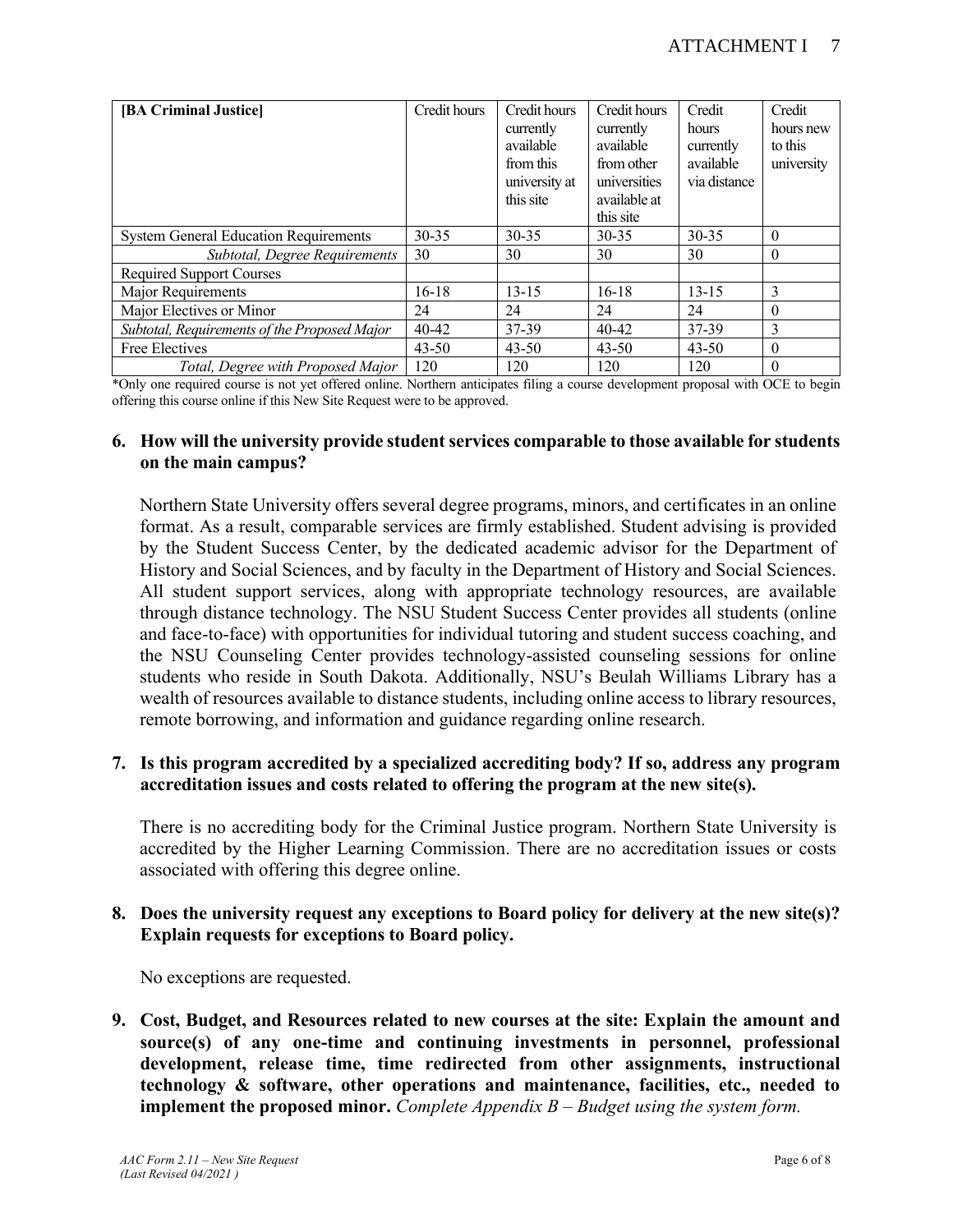There are no additional costs, budget requirements, or resources related to this new site request. Due to the growth of the Criminal Justice program, the department has been approved to hire an additional faculty member. Therefore, all online courses will be included in the current rotation for existing and forthcoming faculty. Additionally, Northern State University anticipates that offering both the Criminal Justice BA degree and the Criminal Justice minor online will strengthen Northern's face-to-face program as well by making it possible to offer an optimal course rotation due to growths in enrollment at all levels and modalities.

## **Appendix A**

|                                                                       |  |  |  | The curriculum for the BA in Criminal Justice. Items indicated with an asterisk (*) are |  |
|-----------------------------------------------------------------------|--|--|--|-----------------------------------------------------------------------------------------|--|
| currently developed for online delivery by Northern State University. |  |  |  |                                                                                         |  |
|                                                                       |  |  |  |                                                                                         |  |

| Pref.                                        | Num.     | <b>Title</b>                                   | Cr.<br>Hrs.                      |  |
|----------------------------------------------|----------|------------------------------------------------|----------------------------------|--|
| <b>CORE COURSE REQUIREMENTS (17 credits)</b> |          |                                                |                                  |  |
| First Year Seminar<br>$*$ IDL<br>190         |          |                                                |                                  |  |
| *CJUS                                        | 201      | Introduction to Criminal Justice               | $\overline{2}$<br>$\overline{3}$ |  |
| <b>CJUS</b>                                  | 380      | Research and Data Analysis in Criminal Justice | $\overline{3}$                   |  |
| *CJUS                                        | 485      | Social Science Capstone                        | $\overline{3}$                   |  |
| $\boldsymbol{*} \text{SOC}$                  | 100      | Introduction to Sociology                      | 3                                |  |
| *SOC                                         | 351      | Criminology                                    | $\overline{3}$                   |  |
|                                              |          | <b>ELECTIVES - Select 8 (24 credits)</b>       |                                  |  |
| *CJUS                                        | 203      | Policing in a Free Society                     | 3                                |  |
| <b>CJUS</b>                                  | 207      | Introduction to Homeland Security              | $\overline{3}$                   |  |
| <b>CJUS</b>                                  | 313      | Crime Scene Investigation                      | $\overline{3}$                   |  |
| <b>CJUS</b>                                  | 314/314L | Criminalistics/Criminalistics Lab              | $\overline{\mathbf{3}}$          |  |
| <b>CJUS</b>                                  | 401      | Law and Society                                | $\overline{3}$                   |  |
| CJUS                                         | 403      | Counterterrorism and Cybersecurity Policy      | $\overline{3}$                   |  |
| $^*$ CJUS                                    | 431      | Criminal Law                                   | $\overline{3}$                   |  |
| *CJUS                                        | 433      | <b>Criminal Procedure</b>                      | $\overline{3}$                   |  |
| <b>GEOG</b>                                  | 372      | Introduction to GIS                            | $\overline{\mathbf{3}}$          |  |
| <b>HIST</b>                                  | 485      | History of Modern Genocide                     | $\overline{3}$                   |  |
| *POLS                                        | 210      | <b>State and Local Government</b>              | $\overline{\mathbf{3}}$          |  |
| *POLS                                        | 320      | <b>Public Administration</b>                   | $\overline{3}$                   |  |
| <b>POLS</b>                                  | 339      | <b>Courts and Judicial Politics</b>            | $\overline{3}$                   |  |
| <b>SOC</b>                                   | 270      | Introduction to Social Work                    | $\overline{\mathbf{3}}$          |  |
| <b>SOC</b>                                   | 315      | Social Work Practice I                         | $\overline{\mathbf{3}}$          |  |
| <b>SOC</b>                                   | 320      | Social Work Practice II                        | $\overline{3}$                   |  |
| <b>SOC</b>                                   | 330      | Self and Society                               | $\overline{3}$                   |  |
| <b>SOC</b>                                   | 350      | Race and Ethnic Relations                      | 3                                |  |
| *SOC                                         | 354      | Victimology                                    | $\overline{3}$                   |  |
| <b>SOC</b>                                   | 400      | <b>Social Policy</b>                           | $\overline{3}$                   |  |
| *SOC                                         | 402      | Social Deviance                                | $\overline{\mathbf{3}}$          |  |
| <b>SOC</b>                                   | 423      | Social Stratification                          | 3                                |  |
| *SOC                                         | 455      | Juvenile Delinquency                           | 3                                |  |
| $*$ SOC                                      | 456      | <b>Community Corrections</b>                   | $\overline{\mathbf{3}}$          |  |
| *SOC                                         | 459      | Sociology of Death and Dying                   | $\overline{3}$                   |  |